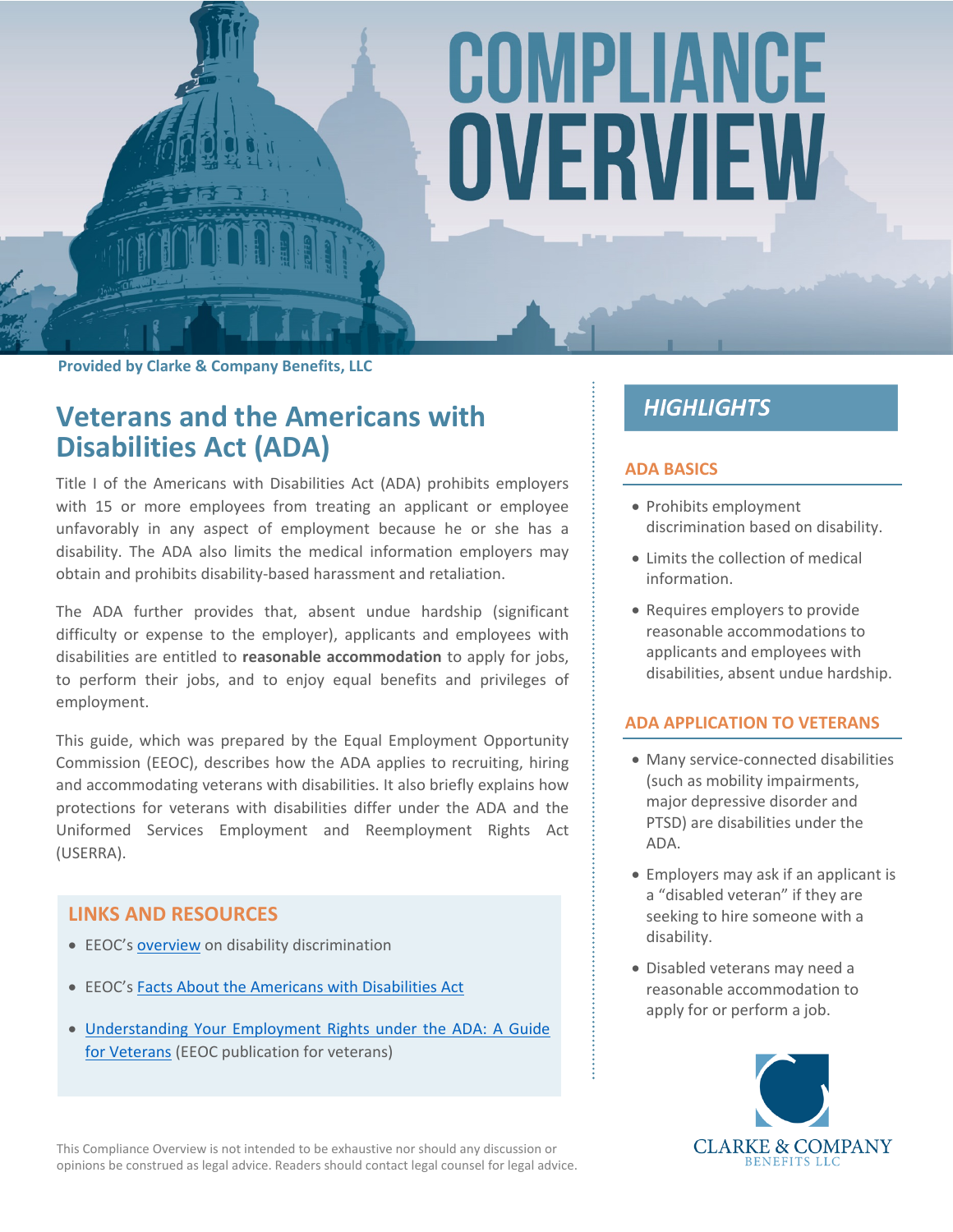#### **BACKGROUND**

Each year, thousands of military personnel stationed around the world leave active duty and return to jobs they held before entering the service, or begin the search for new jobs. Recent veterans report high rates of service-connected disabilities (that is, disabilities that were incurred in, or aggravated during, military service). About 29 percent of recent veterans report having a service-connected disability, as compared to about 13 percent of all veterans. Common injuries incurred by these veterans include missing limbs, burns, spinal cord injuries, post-traumatic stress disorder (PTSD), hearing loss, traumatic brain injuries and other impairments. Other veterans leave service due to injuries or conditions that are not considered service-connected.

There are several federal laws that provide important protections for veterans with disabilities who are looking for jobs or are already in the workplace. Two of those laws—Title I of the ADA and USERRA protect veterans from employment discrimination.

- Title I of the ADA, which is enforced by the EEOC, prohibits private and state and local government employers with 15 or more employees from discriminating against individuals on the basis of disability. Any veteran with a disability who meets the ADA's definition is covered, regardless of whether the disability is service-connected.
- USERRA has requirements for **reemploying veterans with and without service-connected disabilities** and is enforced by the U. S. Department of Labor (DOL) and the U.S. Department of Justice (DOJ).

#### **WHAT PROTECTIONS DOES THE ADA PROVIDE TO VETERANS WITH DISABILITIES?**

# **KEY POINT**

Title I of the ADA prohibits an employer from treating an applicant or employee unfavorably in all aspects of employment (including hiring, promotions, job assignments, training, termination, and any other terms, conditions, and privileges of employment) because he or she has a disability, a history of having a disability, or because the employer regards the employee or applicant as having a disability.

This means, for example, that it is illegal for an employer to refuse to hire a veteran because he or she has PTSD, because he or she was previously diagnosed with PTSD, or because the employer assumes he or she has PTSD. Similarly, an employer may not refuse to hire a veteran based on assumptions about a veteran's ability to do a job in light of the fact that the veteran has a disability rating from the U.S. Department of Veterans Affairs (VA).

The ADA also limits the medical information employers may obtain and prohibits disability-based harassment and retaliation.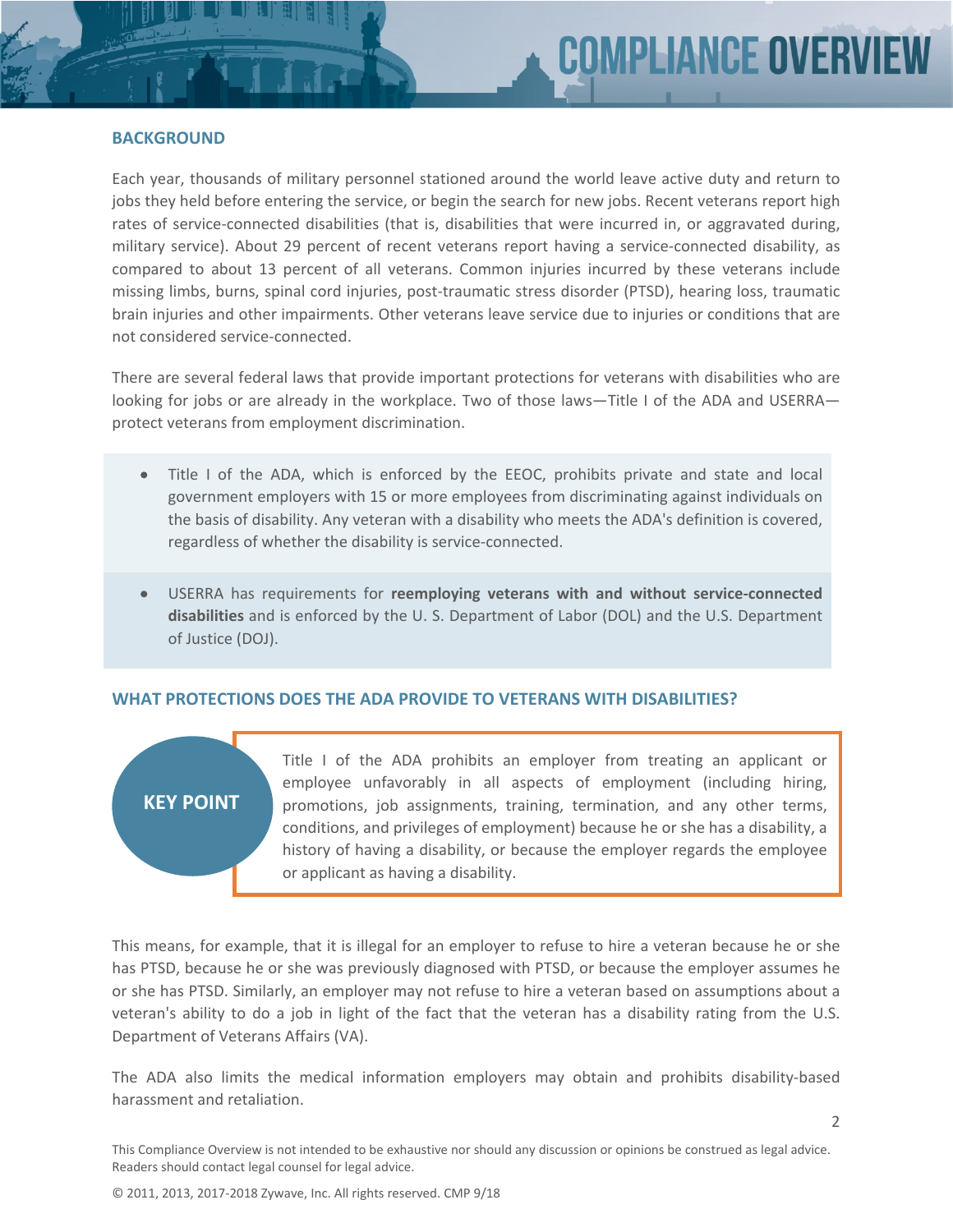Finally, the ADA provides that, absent undue hardship ("significant difficulty or expense"), applicants and employees with disabilities are entitled to **reasonable accommodation** to apply for jobs, to perform their jobs, and to enjoy equal benefits and privileges of employment (for example, access to the parts of an employer's facility available to all employees and access to employer-sponsored training and social events).

#### **WHEN IS A VETERAN WITH A DISABILITY PROTECTED BY THE ADA?**

A veteran with a disability is protected by the ADA when he or she meets the ADA's definition of disability and is qualified for the job he or she has or wants. The ADA defines an "individual with a disability" as a person who:

- Has a physical or mental impairment that substantially limits one or more major life activities;
- Has a record of this impairment; or
- Is regarded as having this impairment.

An individual with a disability is qualified if he or she is able to meet an employer's requirements for the job, such as education, training, employment experience, skills or licenses, and is able to perform the job's essential or fundamental duties with or without reasonable accommodation.

As a result of changes to the ADA made by the ADA Amendments Act of 2008, it is now much easier for individuals with a wide range of impairments to establish that they are individuals with disabilities and entitled to the ADA's protections. For example, the term "major life activities" includes not only activities such as walking, seeing, hearing and concentrating, but also the operation of major bodily functions, such as functions of the brain and the neurological system.

Additionally, an impairment need not prevent or severely or significantly restrict performance of a Although the ADA uses different standards than the U.S. Department of Defense and the VA in determining disability, many more serviceconnected disabilities will be considered disabilities under the ADA than prior to the ADA Amendments Act. In fact, some serviceconnected disabilities, such as deafness, blindness, partially or completely missing limbs, mobility impairments requiring the use of a wheelchair, major depressive disorder and PTSD, will be concluded to be disabilities under the ADA.

**COMPLIANCE OVERVI** 

major life activity to be considered substantially limiting. The determination of whether an impairment substantially limits a major life activity must be made without regard to any mitigating measures (for example, medications or assistive devices, such as prosthetic limbs) that an individual uses to lessen an impairment's effects. Also, impairments that are episodic or in remission (for example, epilepsy or PTSD) are considered disabilities if they would be substantially limiting when active.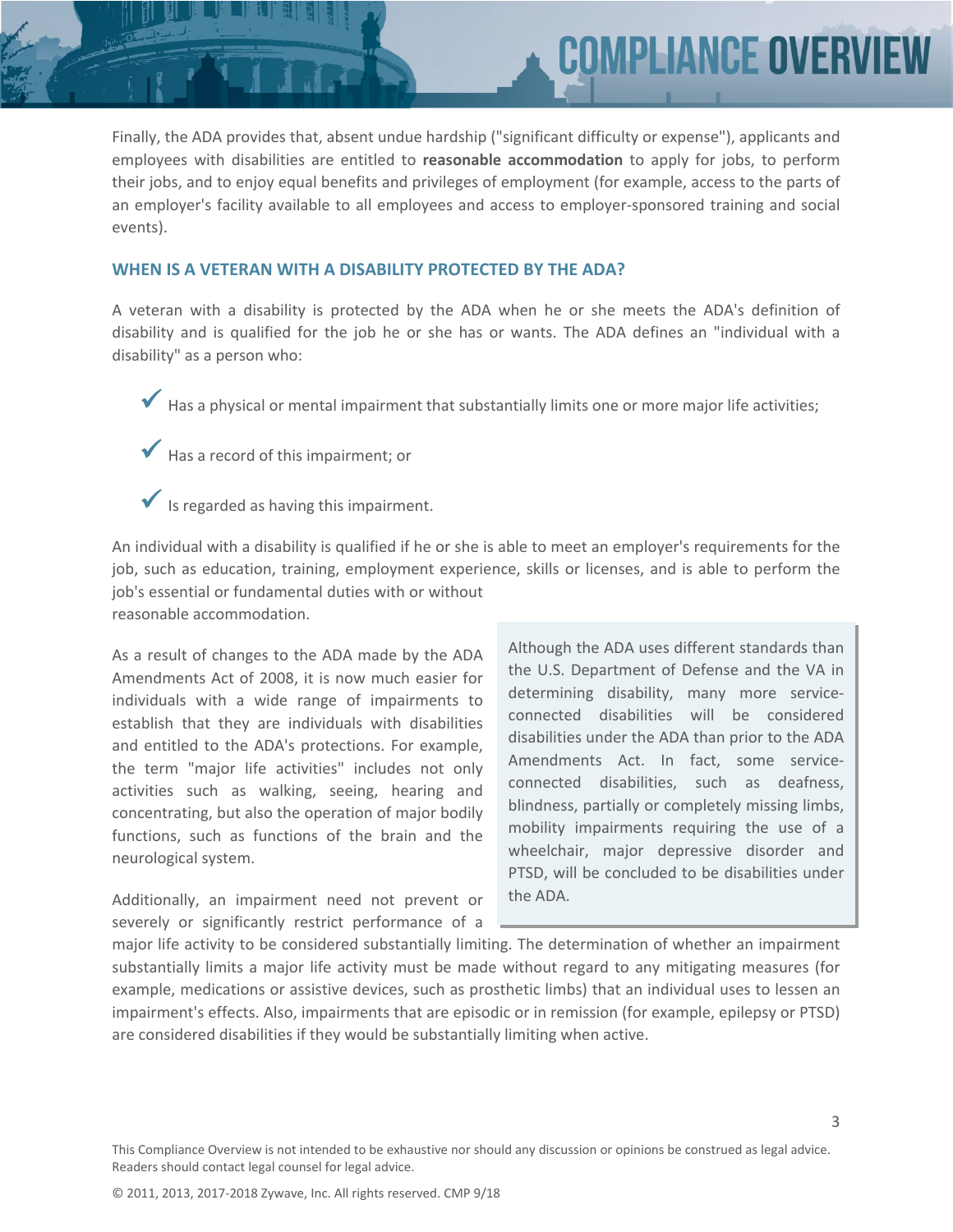4

### **MAY AN EMPLOYER ASK IF AN APPLICANT IS A "DISABLED VETERAN" IF IT IS SEEKING TO HIRE SOMEONE WITH A DISABILITY?**

Yes. Although employers generally may not ask for medical information from applicants prior to making a job offer, they may do so for affirmative action purposes. An employer, therefore, may ask applicants to voluntarily self-identify as individuals with disabilities or disabled veterans when the employer is:

- Undertaking affirmative action because of a federal, state or local law (including a veterans' preference law) that requires affirmative action for individuals with disabilities; or
- Voluntarily using the information to benefit individuals with disabilities, including veterans with disabilities.

An employer also may ask organizations that help find employment for veterans with disabilities whether they have suitable applicants for particular jobs and may access websites on which veterans with disabilities post resumes or otherwise express interest in employment.

# **WHAT STEPS SHOULD AN EMPLOYER TAKE IF IT ASKS AN APPLICANT TO SELF-IDENTIFY AS A DISABLED VETERAN FOR AFFIRMATIVE ACTION PURPOSES?**

If an employer invites applicants to voluntarily self-identify, the employer must indicate clearly and conspicuously on any written questionnaire used for this purpose, or state clearly (if no written questionnaire is used), that:

- The information requested is intended for use solely in connection with its affirmative action obligations or its voluntary affirmative action efforts; and
- The specific information is being requested on a voluntary basis, it will be kept confidential in accordance with the ADA, refusal to provide it will not subject the applicant to any adverse treatment and it will be used only in accordance with the ADA.

Information collected for affirmative action purposes must be kept separate from the application to ensure that confidentiality is maintained.

# **ARE THERE ARE ANY LAWS THAT ALLOW AGENCIES TO GIVE SPECIAL CONSIDERATION TO VETERANS WITH DISABILITIES WHO ARE LOOKING FOR JOBS WITH THE FEDERAL GOVERNMENT?**

Yes. Under the Veterans' Preference Act, veterans with and without disabilities are entitled to preference over others in hiring from competitive lists of eligibles and may be considered for special noncompetitive appointments for which they are eligible.

Federal agencies also may use specific rules and regulations, called "special hiring authorities," to hire individuals with disabilities outside the normal competitive hiring process, and sometimes are even required to give preferential treatment to veterans, including disabled veterans, in making hiring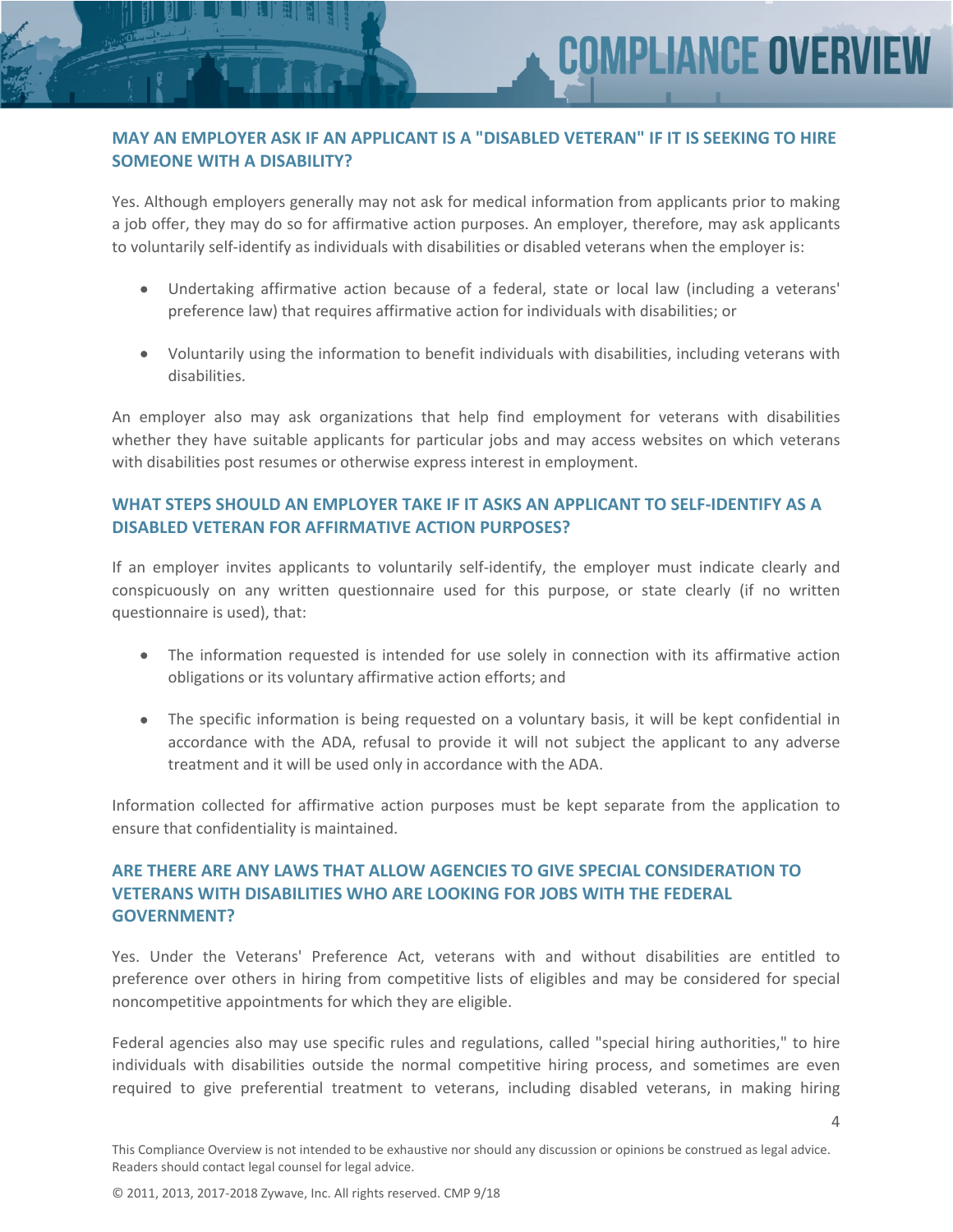

 The **Veterans' Recruitment Appointment** (VRA) program allows agencies to appoint eligible veterans without competition;

**COMPLIANCE OVERV** 

- The **Veterans Employment Opportunity Act** (VEOA) can be used when filling permanent, competitive service positions (allows veterans to apply for jobs that are only open to "status" candidates, which means "current competitive service employees"); and
- The **Schedule A Appointment Authority**, though not specifically for veterans, allows agencies to appoint eligible applicants who have a severe, physical, psychological or intellectual disability.

For more information on veterans' preferences and special hiring authorities, see the "[Vet Guide"](http://www.opm.gov/staffingPortal/Vetguide.asp) on the U.S. Office of Personnel Management (OPM) website.

#### **MAY A PRIVATE EMPLOYER GIVE PREFERENCE IN HIRING TO A VETERAN WITH A DISABILITY OVER OTHER APPLICANTS?**

Yes. Although the ADA prohibits discrimination "on the basis of disability," it does not prevent affirmative action on behalf of individuals with disabilities. Thus, a private employer may (but is not required to) hire an individual with a disability who is qualified (including a veteran with a disability) over a qualified applicant without a disability.

In addition, the Vietnam Era Veterans' Readjustment Assistance Act (VEVRAA) requires that businesses with a federal contract or subcontract in the amount of \$100,000 or more, entered into on or after Dec. 1, 2003, take affirmative action to employ and advance qualified disabled veterans. VEVRAA also requires these businesses to list their employment openings with appropriate employment service delivery systems, and to give covered veterans priority in referral to such openings.

#### **WHAT ARE SOME SPECIFIC STEPS EMPLOYERS MAY TAKE TO RECRUIT AND HIRE VETERANS WITH DISABILITIES?**

First, the ADA requires employers to ensure that online job announcements, recruiting information and application processes are accessible to individuals with disabilities, including applicants who have service-connected disabilities. There are also a number of steps, in addition to measures specifically applicable to federal employers, that any employer may take to recruit and hire veterans with disabilities, such as:

 Stating on a job advertisement or vacancy announcement that it is an equal opportunity employer and that individuals with disabilities, including "disabled veterans" or veterans with service-connected disabilities, "are encouraged to apply";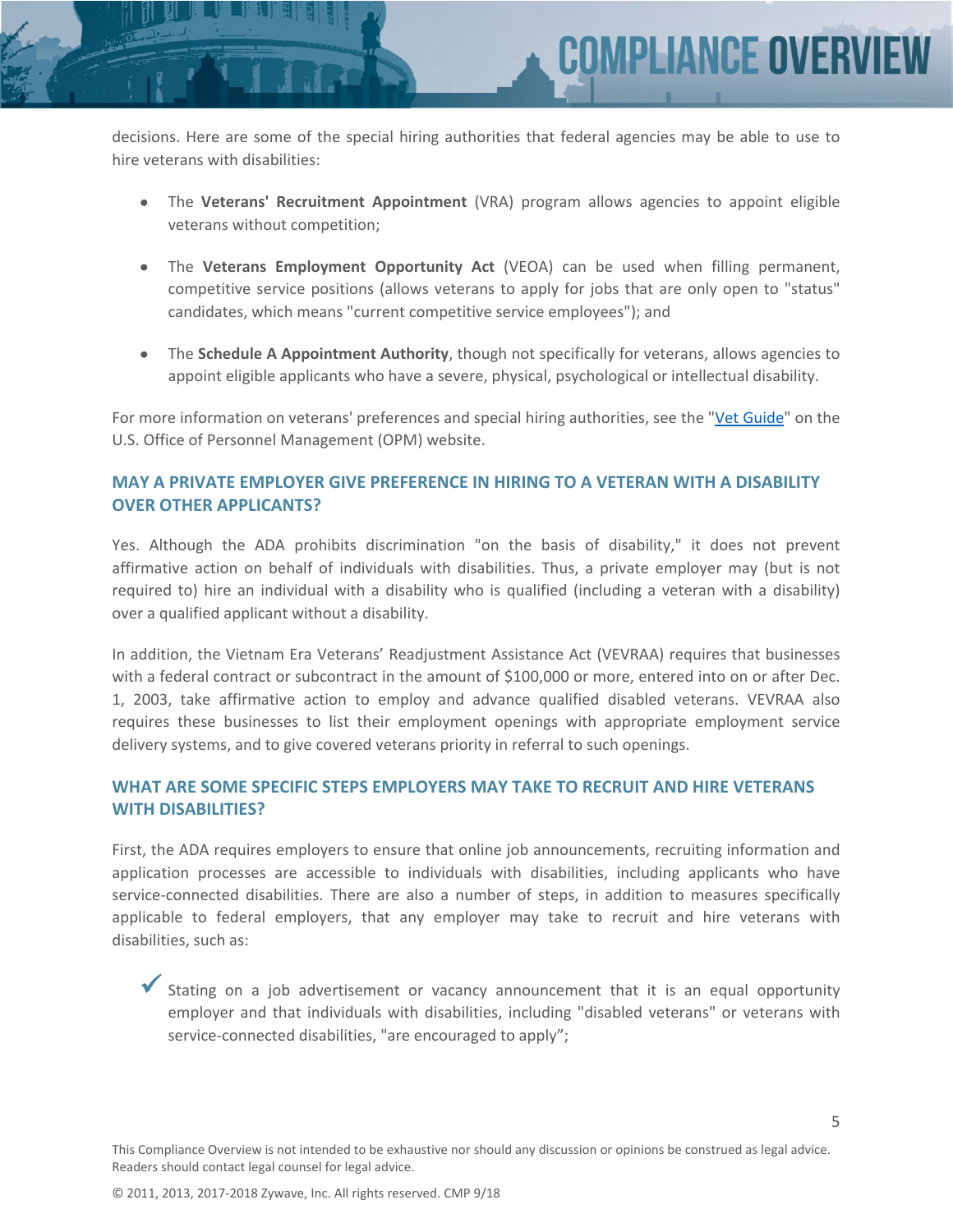Making written recruiting materials, such as application forms and brochures, available in alternate formats (for example, Braille and large print) or assisting veterans with disabilities in completing application materials when necessary;

**MPLIANCE OVERV** 

- Sending vacancy announcements to, and asking for referrals from, government, community, military organizations and One-stop Career Centers that train and/or support veterans with disabilities;
- Posting advertisements and vacancy announcements in publications for veterans;
- ◆ Attending job fairs and using online resume databases that connect job-seeking veterans with civilian employers; and
- $\blacktriangleright$  Surveying other employers to learn about their successful outreach efforts.

*Compliance Reminder:* Even when employers do not specifically recruit veterans with disabilities, they should make sure that there is nothing in a job announcement or on an application form that would discourage anyone with a disability from applying.

For example, employers should not state in vacancy announcements that applicants must be in "excellent health" or describe how a function must be performed (for example, "requires extended standing"). Instead, employers should describe the actual function to be performed (for example, "requires moving objects that weigh more than 50 pounds").

Often, reasonable accommodations are available that will allow a veteran with a disability to perform a function in a way that is different from the way it is typically done.

#### **WHAT TYPES OF REASONABLE ACCOMMODATIONS MAY VETERANS WITH DISABILITIES NEED FOR THE APPLICATION PROCESS OR DURING EMPLOYMENT?**

While not all veterans with service-connected or other disabilities will need an accommodation or require the same accommodation, the following are examples of accommodations that some veterans may need to apply for or perform a job:

- Written materials in accessible formats, such as large print, Braille or on a computer disk;
- Recruitment fairs, interviews, tests and training held in accessible locations;
- Modified equipment or devices (for example, assistive technology that would allow a blind person to use a computer or someone who is deaf or hard of hearing to use a telephone, a glare

6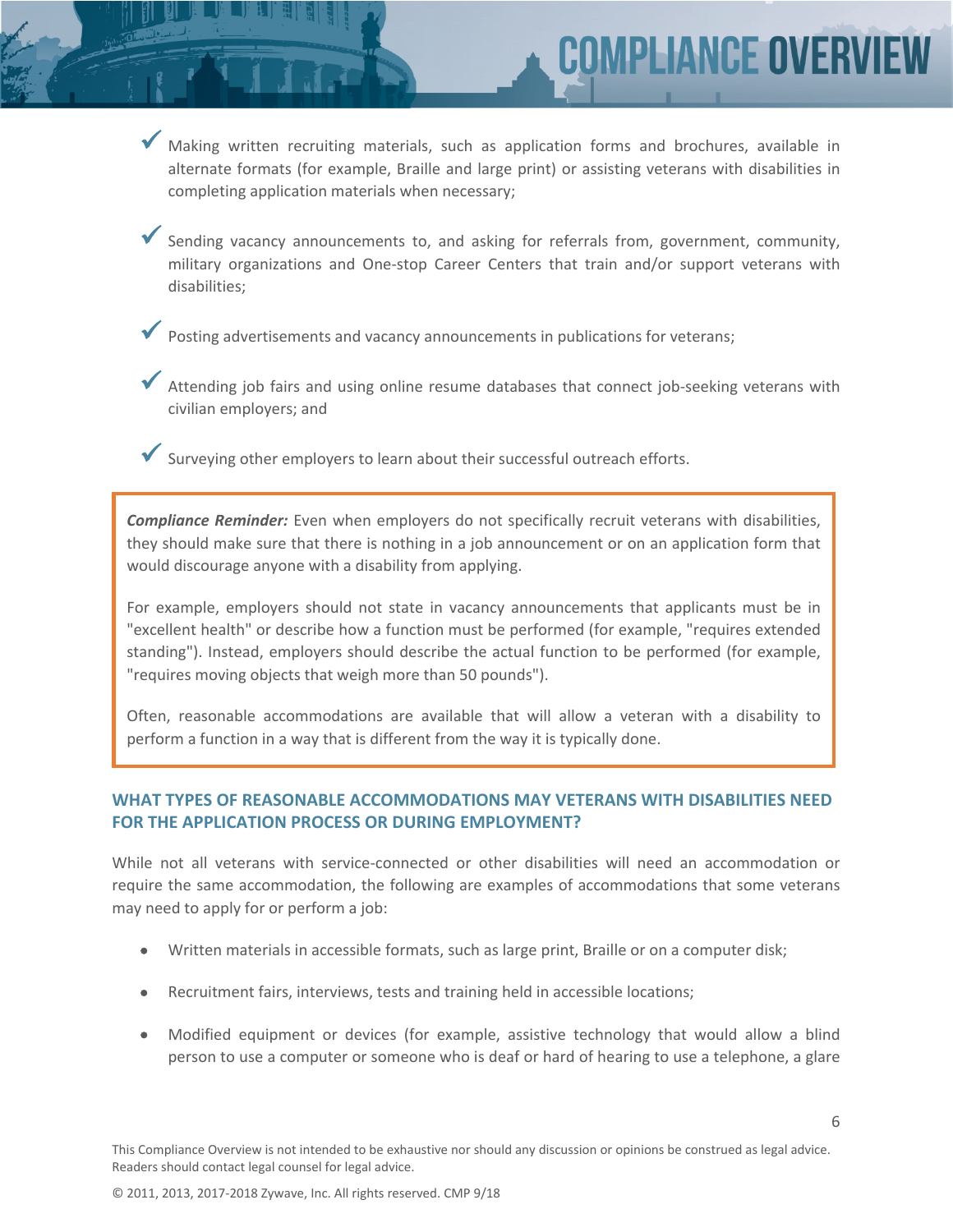**COMPLIANCE OVERV** 

guard for a computer monitor used by a person with a traumatic brain injury or a one-handed keyboard for a person missing an arm or hand);

- Physical modifications to the workplace (for example, reconfiguring a workspace, including adjusting the height of a desk or shelves for a person in a wheelchair);
- Permission to work from home;
- Leave for treatment, recuperation or training related to their disability;
- Modified or part-time work schedules;
- A job coach who could assist an employee who initially has some difficulty learning or remembering job tasks;
- Modification of supervisory methods, which may include breaking complex assignments into smaller, separate tasks, adjusting methods of communication (for example, giving instructions in writing rather than orally), or providing some additional feedback or guidance; or
- Reassignment to a vacant position where a disability prevents performance of the employee's current job, or where accommodating the employee in the current job would result in undue hardship

# **HOW DOES AN EMPLOYER KNOW WHEN A VETERAN WITH A DISABILITY NEEDS AN ACCOMMODATION?**

Usually, the process of providing a reasonable accommodation will begin with a request from the individual with a disability. A family member, friend, health professional, rehabilitation counselor or other representative also may request a reasonable accommodation on the veteran's behalf. The request does not have to mention the ADA or use the term "reasonable accommodation" and simply can be an oral or written statement indicating that the individual needs an adjustment or change in the application process or at work for a reason related to a medical condition.

A request for reasonable accommodation is the first step in an **informal interactive process** between the individual and the employer. The process will involve determining whether the veteran requesting a reasonable accommodation has a disability (where this is not obvious or already known) and identifying accommodation solutions.

Employers should ask the particular veteran requesting accommodation because of his or her disability what is needed to do the job. There also are extensive public and private resources to help employers identify reasonable accommodations for employees with particular disabilities. For example, the Job Accommodation Network's (JAN) [website](http://www.askjan.org/) provides a practical guide for employers on reasonable accommodation, as well as information about accommodations for specific disabilities, including one on ["Accommodating Service Members and Veterans with PTSD](http://askjan.org/media/ptsdvets.html)."

7